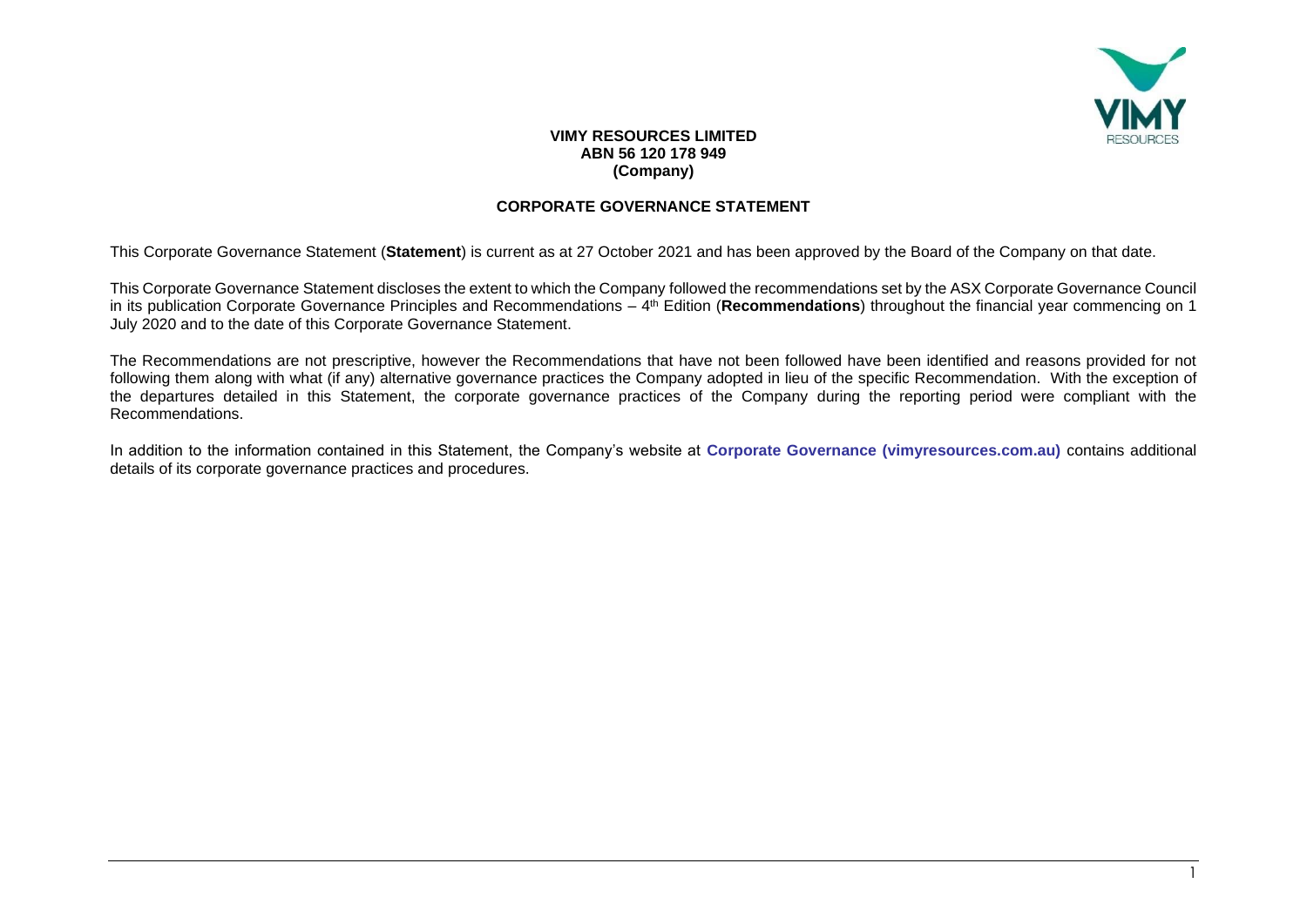|                                                                                                                                                                                                            | <b>RECOMMENDATIONS (4TH EDITION)</b>                                                                                                                                                                                                                                                                                                                               | <b>COMPLY</b> | <b>EXPLANATION</b>                                                                                                                                                                                                                                                                                                                                                                                                                                                                                                                                                                                                                                                                                                                                                                                                                                                                                                                                                                                                                                                                                                                                                                                 |
|------------------------------------------------------------------------------------------------------------------------------------------------------------------------------------------------------------|--------------------------------------------------------------------------------------------------------------------------------------------------------------------------------------------------------------------------------------------------------------------------------------------------------------------------------------------------------------------|---------------|----------------------------------------------------------------------------------------------------------------------------------------------------------------------------------------------------------------------------------------------------------------------------------------------------------------------------------------------------------------------------------------------------------------------------------------------------------------------------------------------------------------------------------------------------------------------------------------------------------------------------------------------------------------------------------------------------------------------------------------------------------------------------------------------------------------------------------------------------------------------------------------------------------------------------------------------------------------------------------------------------------------------------------------------------------------------------------------------------------------------------------------------------------------------------------------------------|
|                                                                                                                                                                                                            | Principle 1: Lay solid foundations for management and oversight                                                                                                                                                                                                                                                                                                    |               |                                                                                                                                                                                                                                                                                                                                                                                                                                                                                                                                                                                                                                                                                                                                                                                                                                                                                                                                                                                                                                                                                                                                                                                                    |
| (a)                                                                                                                                                                                                        | <b>Recommendation 1.1</b><br>A listed entity should have and disclose a board charter<br>which sets out the respective roles and responsibilities of<br>the Board, the Chair and management, and includes a<br>description of those matters expressly reserved to the<br>Board and those delegated to management.                                                  | <b>YES</b>    | The Company has adopted a Board Charter that sets out the specific roles<br>and responsibilities of the Board, the Chair and management and includes<br>a description of those matters expressly reserved to the Board and those<br>delegated to management.<br>A copy of the Company's Board Charter is available on the Company's<br>website.                                                                                                                                                                                                                                                                                                                                                                                                                                                                                                                                                                                                                                                                                                                                                                                                                                                    |
| (a)<br>(a)                                                                                                                                                                                                 | <b>Recommendation 1.2</b><br>A listed entity should:<br>undertake appropriate checks before appointing a director<br>or senior executive or putting someone forward for election<br>as a Director; and<br>provide security holders with all material information in its<br>possession relevant to a decision on whether or not to elect<br>or re-elect a Director. | <b>YES</b>    | (a)<br>The Company undertakes appropriate checks, including police and<br>solvency, at the time of appointing Directors or senior executives.<br>The Company has adopted a Policy and Procedure for the Selection<br>and Re-Appointment of Directors, which is available on its website.<br>Pursuant to the Policy and Procedure for the Selection and Re-<br>Appointment of Directors, shareholders are required to be informed<br>of the names of candidates submitted for election as Directors at a<br>general meeting of shareholders. In order the enable shareholders<br>to make an informed decision regarding the election, the following<br>information is required to be provided to shareholders:<br>1. Biographical details (including competencies and qualifications<br>and information sufficient to enable an assessment of the<br>independence of the candidate;<br>2. Details of material business relationships between the<br>candidates and the Company; and the candidate and Directors<br>of the Company;<br>3. Directorships held;<br>4. The term of office currently served by any Directors subject to<br>re-election; and<br>5. Any other particulars required by law. |
| <b>Recommendation 1.3</b><br>A listed entity should have a written agreement with each Director<br>and senior executive setting out the terms of their appointment.                                        |                                                                                                                                                                                                                                                                                                                                                                    | <b>YES</b>    | The Company has written agreements with all Directors and senior<br>executives setting out the terms of their appointment.                                                                                                                                                                                                                                                                                                                                                                                                                                                                                                                                                                                                                                                                                                                                                                                                                                                                                                                                                                                                                                                                         |
| <b>Recommendation 1.4</b><br>The Company Secretary of a listed entity should be accountable<br>directly to the Board, through the Chair, on all matters to do with the<br>proper functioning of the Board. |                                                                                                                                                                                                                                                                                                                                                                    | <b>YES</b>    | The Company's Company Secretary reports to the Chair on all matters to<br>do with the proper functioning of the Board.                                                                                                                                                                                                                                                                                                                                                                                                                                                                                                                                                                                                                                                                                                                                                                                                                                                                                                                                                                                                                                                                             |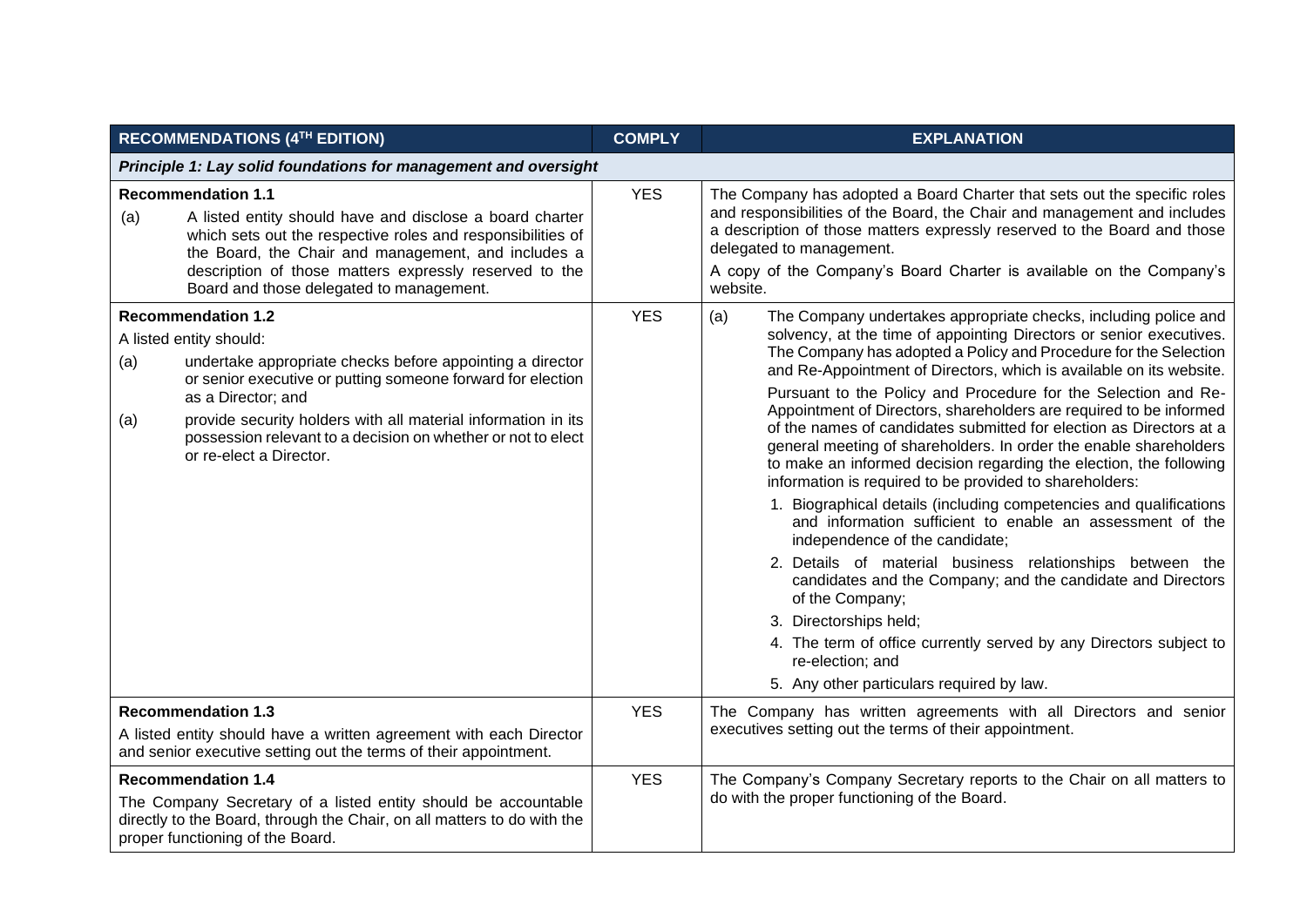| RECOMMENDATIONS (4TH EDITION)                                                                                                                                                                                                                                                                                                                                                                                                                                                                                                                                                                                                                                                                                                                                                                                                                                                                                                              | <b>COMPLY</b> | <b>EXPLANATION</b>                                                                                                                                                                                                                                                                                                                                                                                                                                                                                                                                                                                                                                                                                                                                                                                                                                                                                                                                                                                                                                     |
|--------------------------------------------------------------------------------------------------------------------------------------------------------------------------------------------------------------------------------------------------------------------------------------------------------------------------------------------------------------------------------------------------------------------------------------------------------------------------------------------------------------------------------------------------------------------------------------------------------------------------------------------------------------------------------------------------------------------------------------------------------------------------------------------------------------------------------------------------------------------------------------------------------------------------------------------|---------------|--------------------------------------------------------------------------------------------------------------------------------------------------------------------------------------------------------------------------------------------------------------------------------------------------------------------------------------------------------------------------------------------------------------------------------------------------------------------------------------------------------------------------------------------------------------------------------------------------------------------------------------------------------------------------------------------------------------------------------------------------------------------------------------------------------------------------------------------------------------------------------------------------------------------------------------------------------------------------------------------------------------------------------------------------------|
| <b>Recommendation 1.5</b><br>A listed entity should:<br>have and disclose a diversity policy;<br>(a)<br>(b)<br>through its board or a committee of the board set<br>measurable objectives for achieving gender diversity in the<br>composition of its board, senior executives and workforce<br>generally; and                                                                                                                                                                                                                                                                                                                                                                                                                                                                                                                                                                                                                             | <b>NO</b>     | As at the date of this Statement, the Company has not adopted a<br>(a)<br>diversity policy and has not set measurable objectives to achieve<br>gender diversity.<br>Pursuant to its Code of Conduct, the Company will employ the best<br>available person with the skills required to carry out vacant<br>positions.<br>Given the size of the Company and its current stage of operation,<br>(b)<br>the Board does not presently intend to adopt a diversity policy or set                                                                                                                                                                                                                                                                                                                                                                                                                                                                                                                                                                             |
| (c)<br>disclose in relation to each reporting period:<br>the measurable objectives set for that period to<br>(i)<br>achieve gender diversity;<br>(ii)<br>the entity's progress towards achieving those<br>objectives; and<br>(iii)<br>either:<br>(A)<br>the respective proportions of men and<br>women on the Board, in senior<br>executive positions and across the<br>whole workforce (including how the<br>entity has defined "senior executive" for<br>these purposes); or<br>if the entity is a "relevant employer"<br>(B)<br>under the Workplace Gender Equality<br>Act, the entity's most recent "Gender<br>Equality Indicators", as defined in the<br>Workplace Gender Equality Act.<br>(d)<br>If the entity was in the S&P/ASX 300 Index at the<br>commencement of the reporting period, the measurable<br>objective for achieving gender diversity in the composition<br>of its board should be to have not less than 30% of its |               | specific diversity objectives, including in respect of gender diversity.<br>Whilst the Board strongly endorses gender diversity, until such time<br>(c)<br>as the Company's human resource base has grown to a point where<br>fully implementing a diversity policy and specific measurable<br>objectives will become more meaningful, the Company will continue<br>to recruit the best person for each role, regardless of gender,<br>ethnicity, age, relationship status or any other irrelevant factor not<br>applicable to the position.<br>The respective proportions of men and women on the Board, in<br>senior executive positions and across the whole workforce as at the<br>date of this Statement are detailed below. Senior Executive is<br>defined as Executive Directors and Key Management Personnel as<br>disclosed in the Company's FY2021 Remuneration Report which<br>forms part of the Directors' Report:<br><b>Board: 25%</b><br>Senior Executive: 0%<br>Employees: 50%<br>(d)<br>The Company is not in the S&P / ASX 300 Index. |
| directors of each gender within a specified period.                                                                                                                                                                                                                                                                                                                                                                                                                                                                                                                                                                                                                                                                                                                                                                                                                                                                                        |               |                                                                                                                                                                                                                                                                                                                                                                                                                                                                                                                                                                                                                                                                                                                                                                                                                                                                                                                                                                                                                                                        |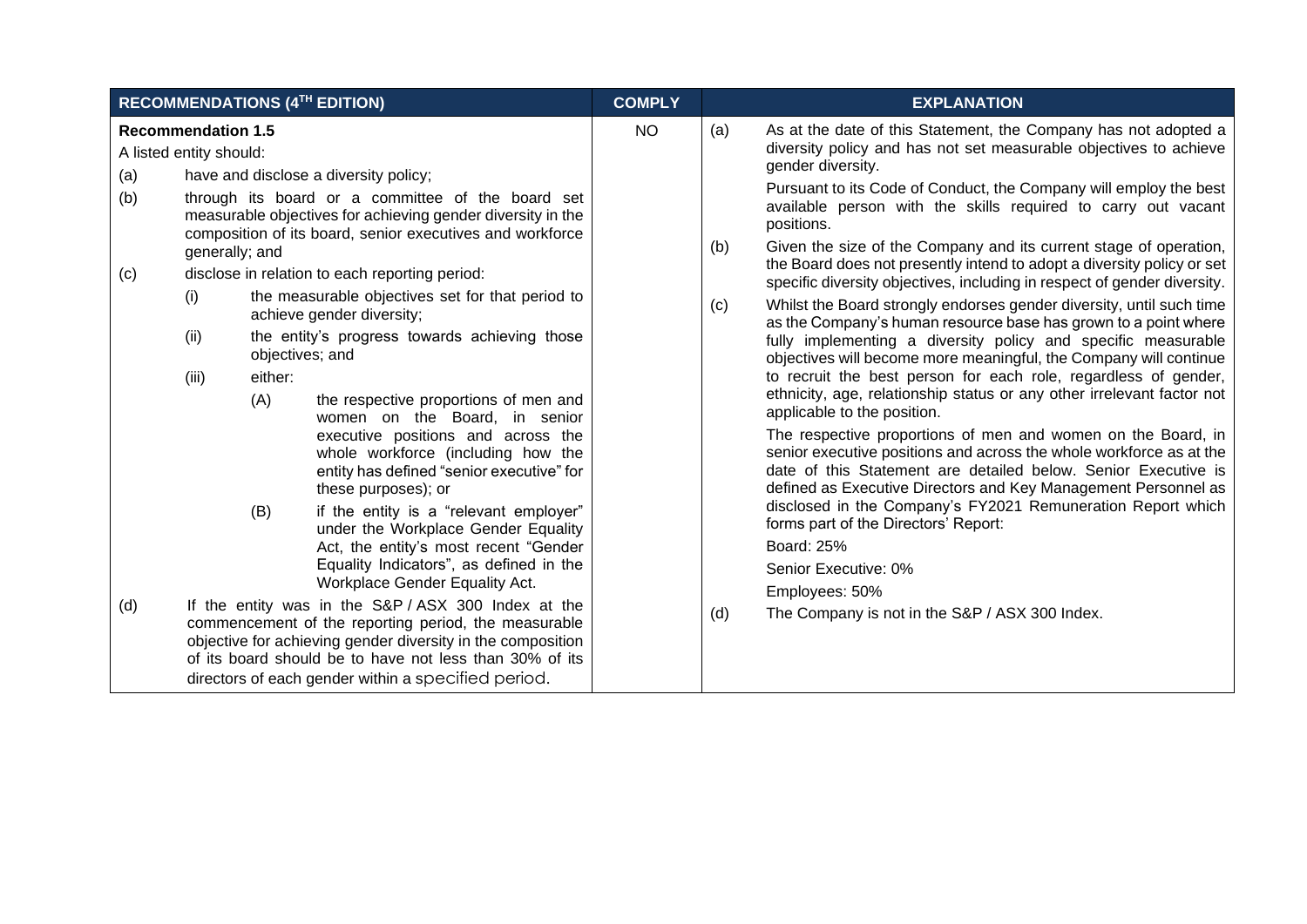|            | <b>RECOMMENDATIONS (4TH EDITION)</b>                                                                                                                                                                                                                                                                                                                                   | <b>COMPLY</b> | <b>EXPLANATION</b>                                                                                                                                                                                                                                                                                                                                                                                                                                                                                                                                                                                                                                                                                                                                                                                                                                                                                                                                                                   |  |  |  |
|------------|------------------------------------------------------------------------------------------------------------------------------------------------------------------------------------------------------------------------------------------------------------------------------------------------------------------------------------------------------------------------|---------------|--------------------------------------------------------------------------------------------------------------------------------------------------------------------------------------------------------------------------------------------------------------------------------------------------------------------------------------------------------------------------------------------------------------------------------------------------------------------------------------------------------------------------------------------------------------------------------------------------------------------------------------------------------------------------------------------------------------------------------------------------------------------------------------------------------------------------------------------------------------------------------------------------------------------------------------------------------------------------------------|--|--|--|
| (a)<br>(b) | <b>Recommendation 1.6</b><br>A listed entity should:<br>have and disclose a process for periodically evaluating the<br>performance of the Board, its committees and individual<br>Directors; and<br>disclose for each reporting period whether a performance<br>evaluation has been undertaken in accordance with that<br>process during or in respect of that period. | <b>YES</b>    | (a) The Company has formalised a Process for Performance<br>Evaluation of the Board and its committees and individual Directors,<br>which is disclosed on the Company's website. The assessment<br>process requires each Director to complete a questionnaire relating<br>to the role, composition, procedures, practice and behaviours of the<br>Board and its members. Senior executives having direct contact<br>with the Board may also be invited to complete similar<br>questionnaires. Responses to the questionnaires are confidential<br>and provided directly to the Company Secretary with the results<br>individually and in the aggregate then communicated to the Chair of<br>the Board.<br>(b) During the reporting period a formal evaluation of the Board, its<br>Committees and individual non-executive Directors did not take<br>place. The Company intends to undertake a formal evaluation of the<br>Board, its Committees and individual Directors in FY2022. |  |  |  |
| (a)<br>(b) | <b>Recommendation 1.7</b><br>A listed entity should:<br>have and disclose a process for evaluating the<br>performance of its senior executives at least once every<br>reporting period; and<br>disclose for each reporting period whether a performance<br>evaluation has been undertaken in accordance with that<br>process during or in respect of that period.      | <b>YES</b>    | (a)<br>The performance of all senior executives is reviewed at least<br>annually. The Board evaluates the performance of senior<br>executives having regard to such things as the responsibilities of the<br>executive, performance against budget and goals that have been<br>set, any communicated key performance indicators and qualitative<br>as well as quantitative measures.<br>An evaluation of senior executives was undertaken during FY2021<br>(b)<br>in accordance with this process.                                                                                                                                                                                                                                                                                                                                                                                                                                                                                   |  |  |  |
|            | Principle 2: Structure the Board to be effective and add value                                                                                                                                                                                                                                                                                                         |               |                                                                                                                                                                                                                                                                                                                                                                                                                                                                                                                                                                                                                                                                                                                                                                                                                                                                                                                                                                                      |  |  |  |
| (a)        | <b>Recommendation 2.1</b><br>The Board of a listed entity should:<br>have a nomination committee which:<br>(i)<br>has at least three members, a majority of whom<br>are independent Directors; and<br>(ii)<br>is chaired by an independent Director,<br>and disclose:<br>(iii)<br>the charter of the committee;<br>(iv)<br>the members of the committee; and           | <b>YES</b>    | (a)<br>The Board has not established a separate Nomination Committee.<br>The full Board assumes the role of the Nomination Committee, in<br>(b)<br>accordance with the Nomination Committee Charter, disclosed on<br>the Company's website. The Board considers that at this stage no<br>efficiencies or other benefits would be gained by establishing a<br>separate Nomination Committee. The Board discusses nomination<br>related matters on an ongoing basis, as required. When considering<br>nomination matters, the Board operates in accordance with the<br>Nomination Committee Charter. Items that are usually required to<br>be discussed by a Nomination Committee are marked as separate<br>Agenda items at the Board meetings when required. The Board<br>deals with any conflicts of interests that may occur by ensuring the<br>conflicted Director is excluded from relevant discussions.                                                                          |  |  |  |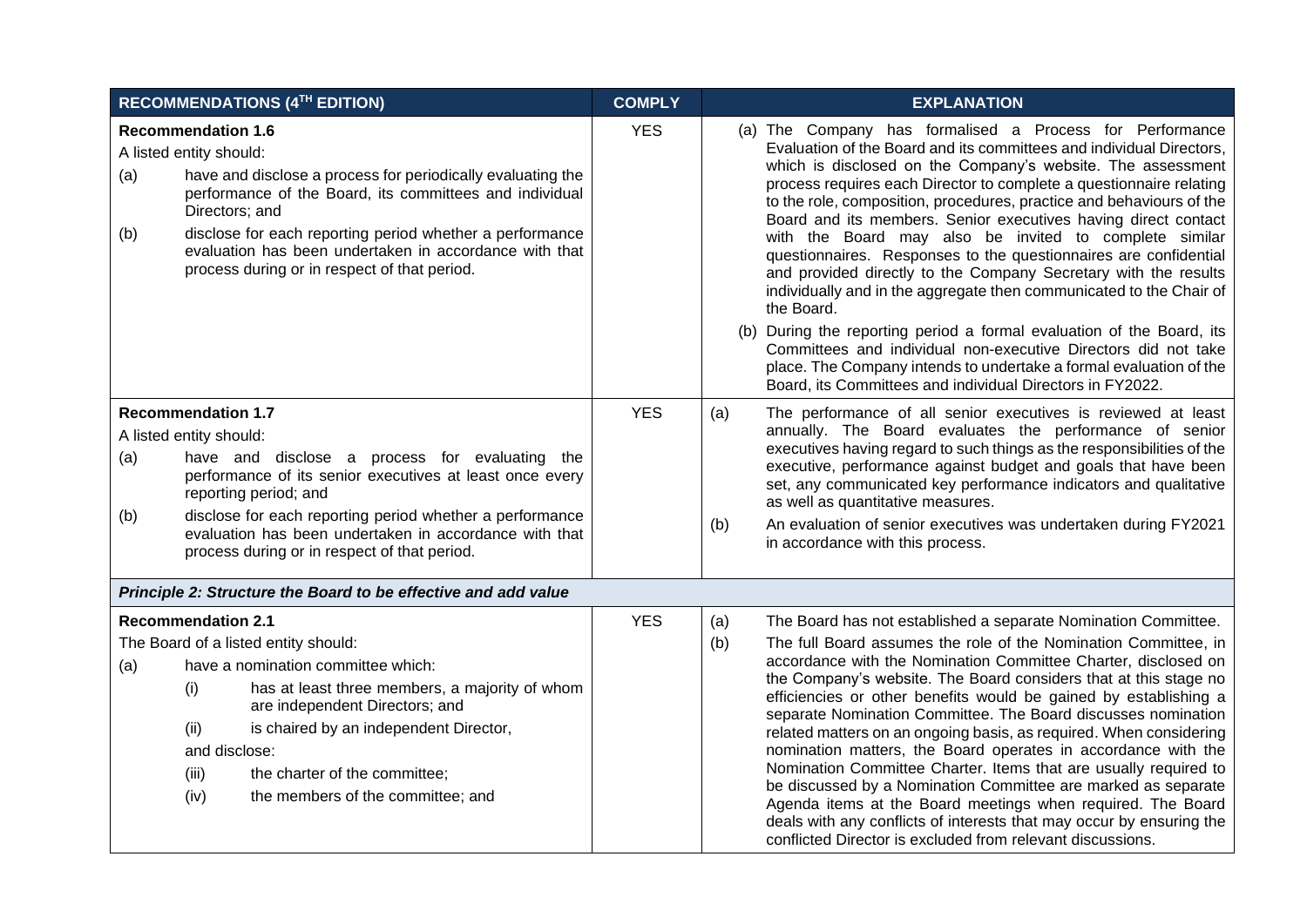| RECOMMENDATIONS (4TH EDITION)                                                                                                                                                                                                                                                                                                                     | <b>COMPLY</b> | <b>EXPLANATION</b>                                                                                                                                                                                                                                                                                          |
|---------------------------------------------------------------------------------------------------------------------------------------------------------------------------------------------------------------------------------------------------------------------------------------------------------------------------------------------------|---------------|-------------------------------------------------------------------------------------------------------------------------------------------------------------------------------------------------------------------------------------------------------------------------------------------------------------|
| (v)<br>as at the end of each reporting period, the<br>number of times the committee met throughout<br>the period and the individual attendances of the<br>members at those meetings; or                                                                                                                                                           |               |                                                                                                                                                                                                                                                                                                             |
| if it does not have a nomination committee, disclose that<br>(b)<br>fact and the processes it employs to address Board<br>succession issues and to ensure that the Board has the<br>appropriate balance of skills, knowledge, experience,<br>independence and diversity to enable it to discharge its<br>duties and responsibilities effectively. |               |                                                                                                                                                                                                                                                                                                             |
| <b>Recommendation 2.2</b><br>A listed entity should have and disclose a Board skills matrix setting<br>out the mix of skills that the Board currently has or is looking to<br>achieve in its membership.                                                                                                                                          | <b>YES</b>    | The Board has developed a skills matrix which sets out the mix of skills and<br>diversity that the Board currently has or is looking to achieve in its<br>membership. The skills matrix assesses professional skills, industry skills,<br>personal attributes, diversity and non-skills based criteria.     |
|                                                                                                                                                                                                                                                                                                                                                   |               | The professional skills assessed are strategy, financial performance, risk<br>and compliance oversight, corporate governance, information technology,<br>strategy and governance, executive management and commercial<br>experience.                                                                        |
|                                                                                                                                                                                                                                                                                                                                                   |               | The industry skills assessed were technical, management, project,<br>permitting and approvals, legal, finance and funding, uranium industry and<br>marketing, investor and community relations.                                                                                                             |
|                                                                                                                                                                                                                                                                                                                                                   |               | The personal attributes that all Directors on the Company's Board are<br>expected to possess are integrity (ethics), effective listener and<br>communicator, constructive questioner, contributor and team player,<br>commitment, influencer and negotiator, critical and innovative thinker and<br>leader. |
|                                                                                                                                                                                                                                                                                                                                                   |               | The non-skills based criteria assessed were previous Board experience and<br>conflicts of interest.                                                                                                                                                                                                         |
|                                                                                                                                                                                                                                                                                                                                                   |               | Analysis of individual Director skills and experience has confirmed that the<br>Board currently has the appropriate level of experience and skills necessary<br>to meet its responsibilities.                                                                                                               |
|                                                                                                                                                                                                                                                                                                                                                   |               | A profile of each Director during the FY2021 financial year containing their<br>skills, experience, expertise and term of office is set out in the Directors'<br>Report of the Company's FY2021 Annual Report.                                                                                              |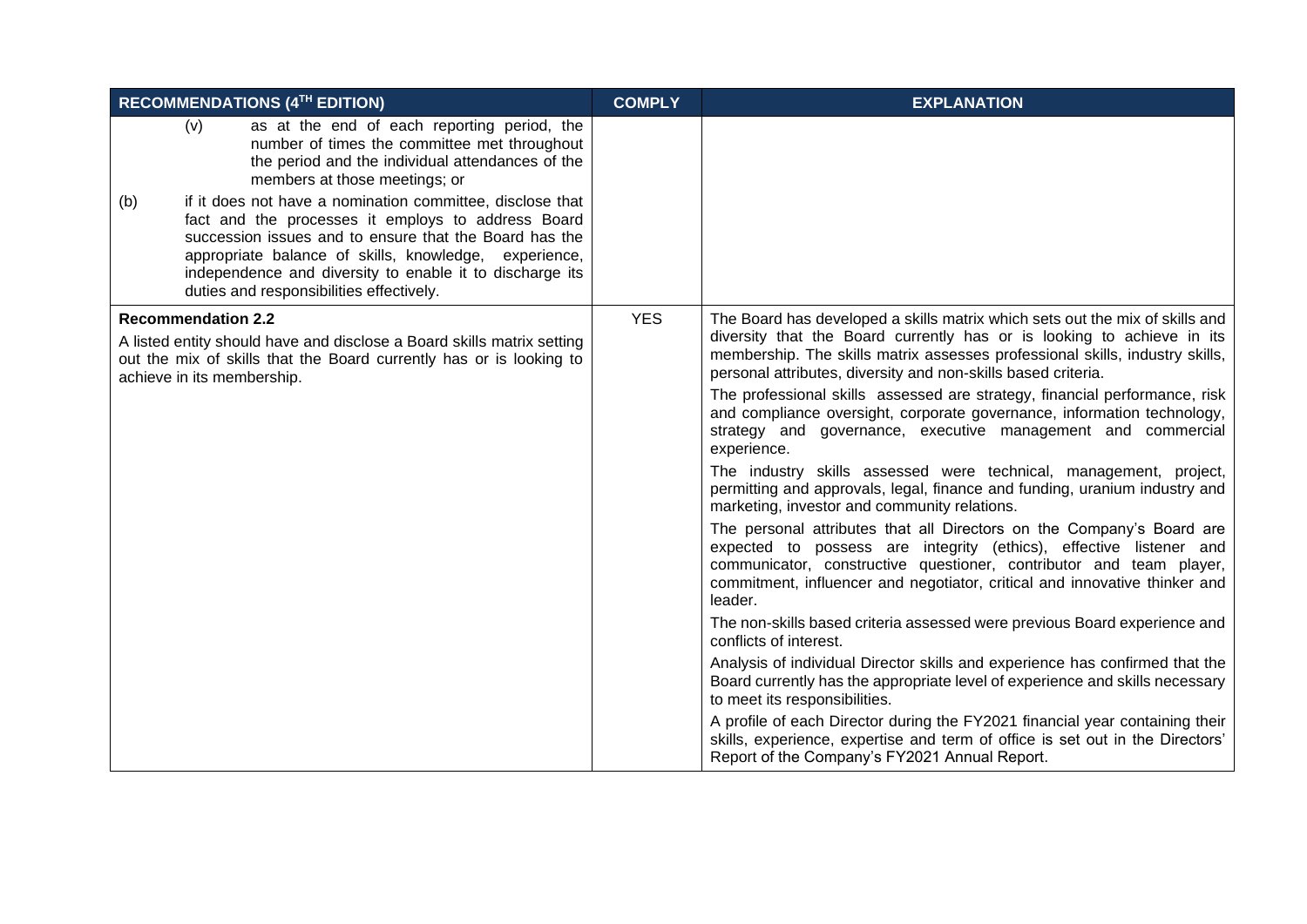|                                                                                                                                                                                                                                                                                                                            | <b>RECOMMENDATIONS (4TH EDITION)</b>                                                                                                                                                                                                                                                                                                                                                                                                                                                                                                                                                                                 | <b>COMPLY</b> | <b>EXPLANATION</b>                                                                                                                                                                                                                                                                                                                                                                                                                                                                                                                                                                                                                                                                                                                                                                                                                                                                                                                                                                                                                                                                                                                                                            |  |
|----------------------------------------------------------------------------------------------------------------------------------------------------------------------------------------------------------------------------------------------------------------------------------------------------------------------------|----------------------------------------------------------------------------------------------------------------------------------------------------------------------------------------------------------------------------------------------------------------------------------------------------------------------------------------------------------------------------------------------------------------------------------------------------------------------------------------------------------------------------------------------------------------------------------------------------------------------|---------------|-------------------------------------------------------------------------------------------------------------------------------------------------------------------------------------------------------------------------------------------------------------------------------------------------------------------------------------------------------------------------------------------------------------------------------------------------------------------------------------------------------------------------------------------------------------------------------------------------------------------------------------------------------------------------------------------------------------------------------------------------------------------------------------------------------------------------------------------------------------------------------------------------------------------------------------------------------------------------------------------------------------------------------------------------------------------------------------------------------------------------------------------------------------------------------|--|
| (a)<br>(b)<br>(c)                                                                                                                                                                                                                                                                                                          | <b>Recommendation 2.3</b><br>A listed entity should disclose:<br>the names of the Directors considered by the Board to be<br>independent Directors;<br>if a Director has an interest, position or relationship of the<br>type described in Box 2.3 of the ASX Corporate<br>Governance Principles and Recommendations (4th<br>Edition), but the Board is of the opinion that it does not<br>compromise the independence of the Director, the nature<br>of the interest, position or relationship in question and an<br>explanation of why the Board is of that opinion; and<br>the length of service of each Director | <b>YES</b>    | The Company will disclose the names of those Directors it considers<br>(a)<br>to be independent in its Annual Report and, where a Director is<br>standing for election at a General Meeting, in the applicable Notice<br>of Meeting. The Board considers there are currently three<br>independent Directors, the Hon. Cheryl Edwardes AM, Mr David<br>Cornell and Mr Wayne Bramwell. Dr Tony Chamberlain is not<br>considered independent as he was previously engaged in an<br>executive capacity until January 2019.<br>N/A<br>(b)<br>(c)<br>The Company's Annual Report to Shareholders contains disclosure<br>relating to the length of service of each Director, as at the end of<br>each financial year.                                                                                                                                                                                                                                                                                                                                                                                                                                                                |  |
| <b>Recommendation 2.4</b><br>A majority of the Board of a listed entity should be independent<br>Directors.                                                                                                                                                                                                                |                                                                                                                                                                                                                                                                                                                                                                                                                                                                                                                                                                                                                      | <b>YES</b>    | The Board currently comprises a total of four directors, of which three are<br>considered to be independent.                                                                                                                                                                                                                                                                                                                                                                                                                                                                                                                                                                                                                                                                                                                                                                                                                                                                                                                                                                                                                                                                  |  |
| <b>Recommendation 2.5</b><br>The Chair of the Board of a listed entity should be an independent<br>Director and, in particular, should not be the same person as the<br>CEO of the entity.                                                                                                                                 |                                                                                                                                                                                                                                                                                                                                                                                                                                                                                                                                                                                                                      | <b>YES</b>    | The Company's Chair, the Hon. Cheryl Edwardes AM is an independent,<br>non-executive Director of the Company. The Company's Interim CEO is<br>Steven Michael.                                                                                                                                                                                                                                                                                                                                                                                                                                                                                                                                                                                                                                                                                                                                                                                                                                                                                                                                                                                                                 |  |
| <b>Recommendation 2.6</b><br>A listed entity should have a program for inducting new Directors and<br>for periodically reviewing whether there is a need for existing<br>directors to undertake professional development to maintain the<br>skills and knowledge needed to perform their role as Directors<br>effectively. |                                                                                                                                                                                                                                                                                                                                                                                                                                                                                                                                                                                                                      | <b>YES</b>    | The formal letter of appointment and induction pack provided to Directors<br>contains sufficient information to allow the new Director to gain an<br>understanding of the rights, duties and responsibilities of Directors, the role<br>of Board Committees, the roles and responsibilities of senior executives and<br>the Company's financial, strategic and operational risk management<br>position.<br>New Directors undertake an induction program which comprises an<br>information pack which includes a copy of the Company's Constitution,<br>Board and Committee Charters, most recent annual report, most recent<br>monthly performance report, the Company's strategic plan, organisational<br>chart, Deed of Access, Insurance and Indemnity and details of the<br>Company's Directors and Officers insurance policy and a copy of the<br>Company's Risk Register, a program of meetings with members of the<br>Company's senior executive and visits to the Company's projects.<br>The Company actively encourages Directors to participate in continuing<br>professional education opportunities to update and enhance their relevant<br>skills and knowledge. |  |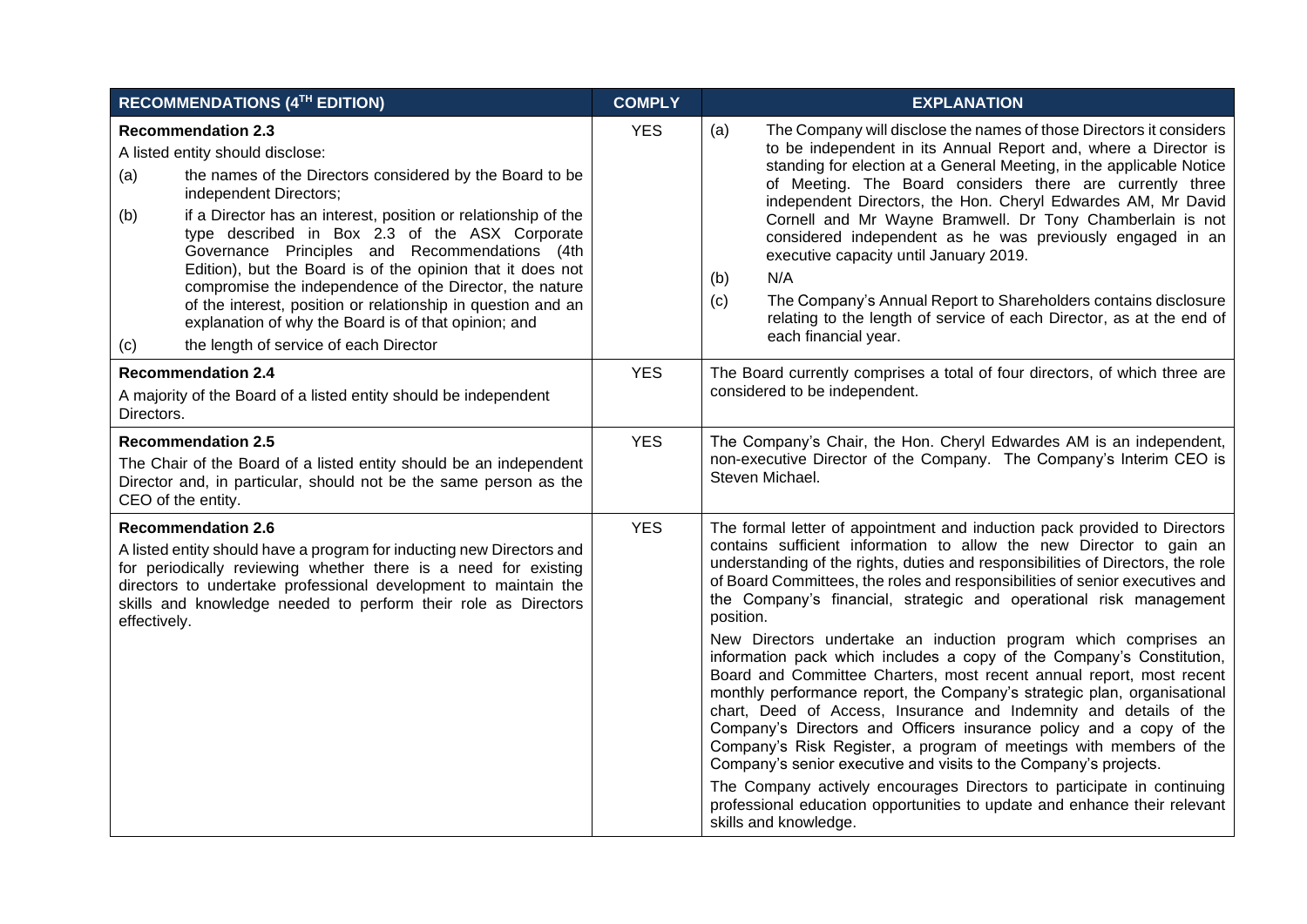| RECOMMENDATIONS (4TH EDITION)                                               |                                                      |                                                                                                                                                                                                           | <b>COMPLY</b>    |            | <b>EXPLANATION</b>                                                                                                                                                                                                                                                                                                                                                                                                                                                                                                                                                                  |  |
|-----------------------------------------------------------------------------|------------------------------------------------------|-----------------------------------------------------------------------------------------------------------------------------------------------------------------------------------------------------------|------------------|------------|-------------------------------------------------------------------------------------------------------------------------------------------------------------------------------------------------------------------------------------------------------------------------------------------------------------------------------------------------------------------------------------------------------------------------------------------------------------------------------------------------------------------------------------------------------------------------------------|--|
| Principle 3: Instil a culture of acting lawfully, ethically and responsibly |                                                      |                                                                                                                                                                                                           |                  |            |                                                                                                                                                                                                                                                                                                                                                                                                                                                                                                                                                                                     |  |
|                                                                             | <b>Recommendation 3.1</b>                            | A listed entity should articulate and disclose its values.                                                                                                                                                | <b>YES</b>       |            | The Company's vision, mission and core values are disclosed on the<br>Company's website.                                                                                                                                                                                                                                                                                                                                                                                                                                                                                            |  |
| (a)<br>(b)                                                                  | <b>Recommendation 3.2</b><br>A listed entity should: | have and disclose a code of conduct for its Directors,<br>senior executives and employees; and<br>ensure that the Board or a committee of the Board is<br>informed of any material breaches of that code. | <b>YES</b>       | (a)<br>(b) | The Company has a adopted a Code of Conduct that sets out the<br>principles covering appropriate conduct in a variety of contexts and<br>outlines the minimum standard of behaviour expected from<br>employees, Directors and management. A copy of the Company's<br>Code of Conduct is disclosed on the Company's website.<br>Pursuant to the Company's Code of Conduct, any material<br>breaches of the Code of Conduct will be reported to the Managing<br>Director, Chair, Chief Executive Officer or Report and Investigation<br>Officer (if one is appointed) as appropriate. |  |
|                                                                             | <b>Recommendation 3.3</b><br>A listed entity should: |                                                                                                                                                                                                           | <b>YES</b>       | (a)        | The Company has adopted a Whistleblower Policy which is<br>disclosed on the Company's website.                                                                                                                                                                                                                                                                                                                                                                                                                                                                                      |  |
| (a)<br>(b)                                                                  | policy.                                              | have and disclose a whistleblower policy; and<br>ensure that the Board or a committee of the Board is<br>informed of any material incidents reported under that                                           |                  | (b)        | Pursuant to the Company's Whisteblower Policy, any serious<br>incidents occurring under the Policy are to be reported to the Non-<br>Executive Chair.                                                                                                                                                                                                                                                                                                                                                                                                                               |  |
|                                                                             | <b>Recommendation 3.4</b>                            |                                                                                                                                                                                                           | <b>NO</b>        | (a)        | The Company did not have an Anti-Bribery and Anti-Corruption<br>Policy in place during FY2021. The Company's Board is currently in<br>the process of finalising an Anti-Bribery and Anti-Corruption Policy.                                                                                                                                                                                                                                                                                                                                                                         |  |
|                                                                             | A listed entity should:                              |                                                                                                                                                                                                           |                  |            |                                                                                                                                                                                                                                                                                                                                                                                                                                                                                                                                                                                     |  |
| (a)                                                                         | and                                                  | have and disclose an anti-bribery and corruption policy;                                                                                                                                                  |                  |            |                                                                                                                                                                                                                                                                                                                                                                                                                                                                                                                                                                                     |  |
| (b)                                                                         |                                                      | ensure that the Board or committee of the Board is<br>informed of any material breaches of that policy.                                                                                                   |                  |            |                                                                                                                                                                                                                                                                                                                                                                                                                                                                                                                                                                                     |  |
|                                                                             |                                                      | Principle 4: Safeguard the integrity of corporate reports                                                                                                                                                 |                  |            |                                                                                                                                                                                                                                                                                                                                                                                                                                                                                                                                                                                     |  |
|                                                                             | <b>Recommendation 4.1</b>                            | The Board of a listed entity should:                                                                                                                                                                      | <b>PARTIALLY</b> | a)         | The Board has established an Audit and Risk Committee that<br>consists of three members all of whom are non-executive Directors                                                                                                                                                                                                                                                                                                                                                                                                                                                     |  |
| (a)                                                                         |                                                      | have an audit committee which:                                                                                                                                                                            |                  |            | and two of whom, the Hon. Cheryl Edwardes AM and Mr David                                                                                                                                                                                                                                                                                                                                                                                                                                                                                                                           |  |
|                                                                             | (i)                                                  | has at least three members, all of whom are non-<br>executive Directors and a majority of whom are<br>independent Directors; and                                                                          |                  |            | Cornell, are independent. The third member of the Audit and Risk<br>Committee, Dr Tony Chamberlain, is not considered to be<br>independent as he was previously engaged in an executive<br>capacity.                                                                                                                                                                                                                                                                                                                                                                                |  |
|                                                                             | (ii)                                                 | is chaired by an independent Director, who is not<br>the Chair of the Board,                                                                                                                              |                  |            | The Audit Committee has adopted an Audit and Risk Committee<br>Charter, a copy of which is disclosed on the Company's website.                                                                                                                                                                                                                                                                                                                                                                                                                                                      |  |
|                                                                             | and disclose:                                        |                                                                                                                                                                                                           |                  |            |                                                                                                                                                                                                                                                                                                                                                                                                                                                                                                                                                                                     |  |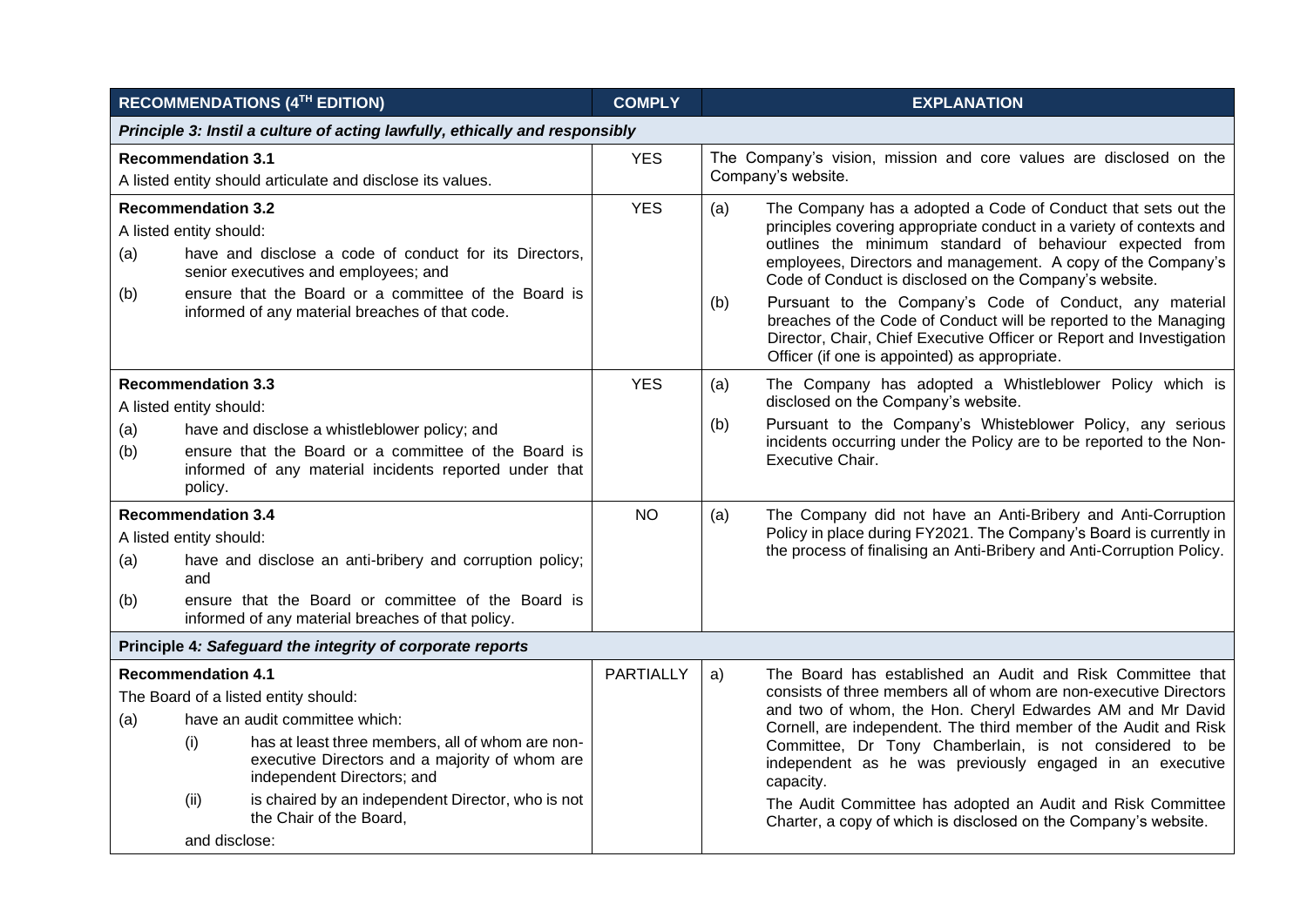| RECOMMENDATIONS (4TH EDITION)                                                                                                                                                                                                                                                                                                                                                                                                                                                                                                                                                                              |                      |                                                                                                                                                                                                                                                                                                                | <b>COMPLY</b> | <b>EXPLANATION</b>                                                                                                                                                                                                                                                                                                                                                                                                                                                                                                                                                                                                                                                                                                                                                                                                                                                                               |
|------------------------------------------------------------------------------------------------------------------------------------------------------------------------------------------------------------------------------------------------------------------------------------------------------------------------------------------------------------------------------------------------------------------------------------------------------------------------------------------------------------------------------------------------------------------------------------------------------------|----------------------|----------------------------------------------------------------------------------------------------------------------------------------------------------------------------------------------------------------------------------------------------------------------------------------------------------------|---------------|--------------------------------------------------------------------------------------------------------------------------------------------------------------------------------------------------------------------------------------------------------------------------------------------------------------------------------------------------------------------------------------------------------------------------------------------------------------------------------------------------------------------------------------------------------------------------------------------------------------------------------------------------------------------------------------------------------------------------------------------------------------------------------------------------------------------------------------------------------------------------------------------------|
|                                                                                                                                                                                                                                                                                                                                                                                                                                                                                                                                                                                                            | (iii)<br>(iv)<br>(v) | the charter of the committee;<br>the relevant qualifications and experience of the<br>members of the committee; and<br>in relation to each reporting period, the number                                                                                                                                        |               | The members of the Audit and Risk Committee, their relevant skills<br>and experience, and the details of meetings held during the relevant<br>reporting period are published in the Company's Annual Report to<br>Shareholders.                                                                                                                                                                                                                                                                                                                                                                                                                                                                                                                                                                                                                                                                  |
|                                                                                                                                                                                                                                                                                                                                                                                                                                                                                                                                                                                                            |                      | of times the committee met throughout the period<br>and the individual attendances of the members<br>at those meetings; or                                                                                                                                                                                     |               |                                                                                                                                                                                                                                                                                                                                                                                                                                                                                                                                                                                                                                                                                                                                                                                                                                                                                                  |
| (b)                                                                                                                                                                                                                                                                                                                                                                                                                                                                                                                                                                                                        | partner.             | if it does not have an audit committee, disclose that fact<br>and the processes it employs that independently verify and<br>safeguard the integrity of its corporate reporting, including<br>the processes for the appointment and removal of the<br>external auditor and the rotation of the audit engagement |               |                                                                                                                                                                                                                                                                                                                                                                                                                                                                                                                                                                                                                                                                                                                                                                                                                                                                                                  |
| <b>Recommendation 4.2</b><br>The Board of a listed entity should, before it approves the entity's<br>financial statements for a financial period, receive from its CEO and<br>CFO a declaration that the financial records of the entity have been<br>properly maintained and that the financial statements comply with<br>the appropriate accounting standards and give a true and fair view<br>of the financial position and performance of the entity and that the<br>opinion has been formed on the basis of a sound system of risk<br>management and internal control which is operating effectively. |                      |                                                                                                                                                                                                                                                                                                                | <b>YES</b>    | Prior to the approval and sign-off of the respective annual, half yearly and<br>quarterly financial reports, the Board receives from its Managing Director (or<br>equivalent) and CFO a signed declaration that the financial records of the<br>entity have been properly maintained and that the financial statements<br>comply with the appropriate accounting standards and give a true and fair<br>view of the financial position and performance of the entity and that the<br>opinion has been formed on the basis of a sound system of risk<br>management and internal control which is operating effectively.                                                                                                                                                                                                                                                                            |
| <b>Recommendation 4.3</b><br>A listed entity should disclose its process to verify the integrity of any<br>periodic corporate report it releases to the market that is not audited<br>or reviewed by an external auditor.                                                                                                                                                                                                                                                                                                                                                                                  |                      |                                                                                                                                                                                                                                                                                                                | <b>YES</b>    | The Company produces a number of periodic reports, including its Annual<br>Report, Half Year financial report and quarterly activity and cash flow<br>reports. The Company has in place processes to review and confirm the<br>accuracy and reasonableness of the disclosures contained in these reports<br>at both management and Board level, including where a corporate report of<br>this type is not subject to audit or review by an external auditor. Management<br>prepares the disclosures in these reports whereby subject matter experts<br>and the relevant executives review and approve the disclosures which are<br>then reviewed by the Company's Managing Director and approved by the<br>Board. In the event further legal or financial review is required, the proposed<br>disclosure is run past the Company's advisors, lawyers or auditors (as<br>appropriate) for review. |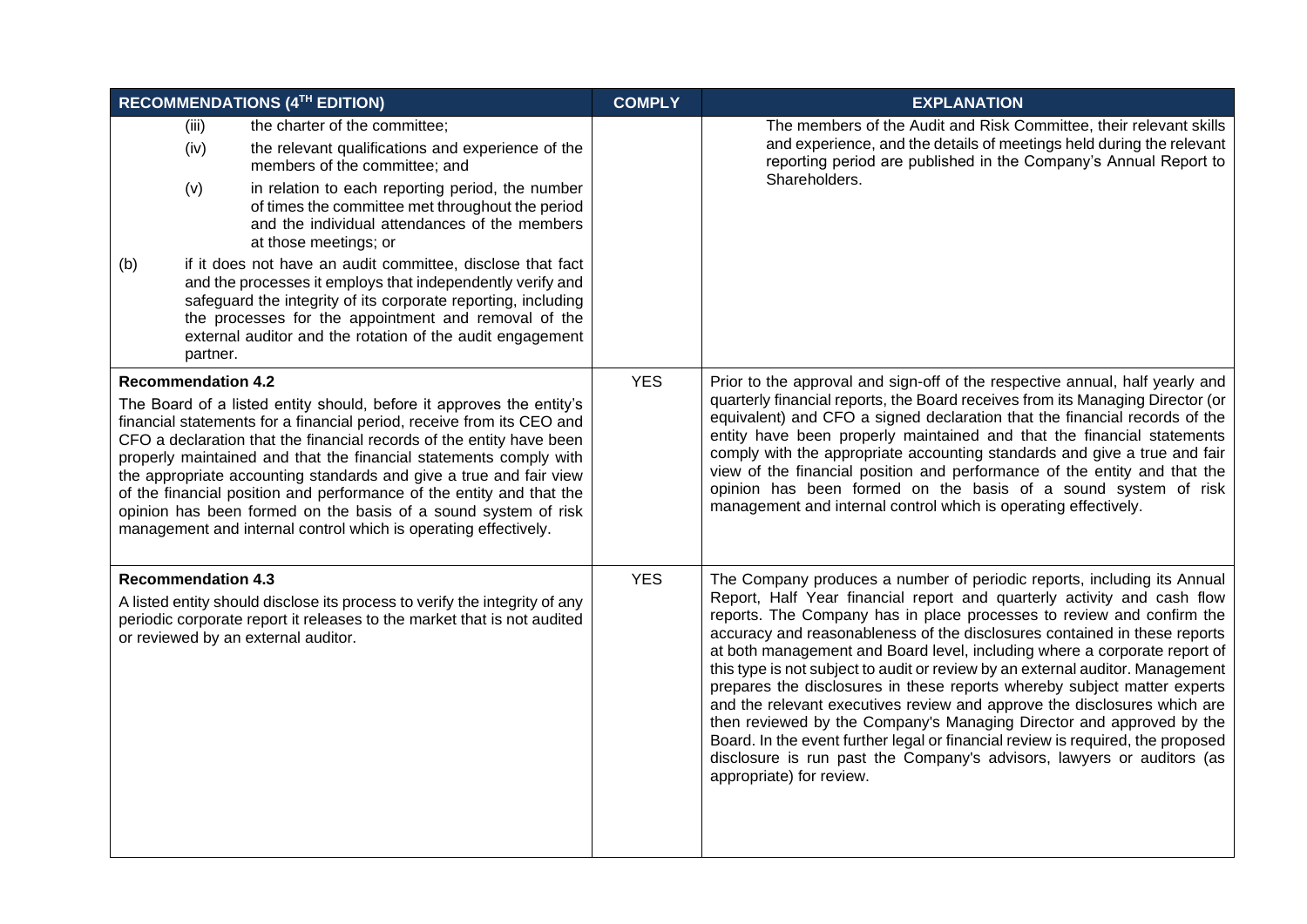| <b>RECOMMENDATIONS (4TH EDITION)</b>                                                                                                                                                                                                         | <b>COMPLY</b> | <b>EXPLANATION</b>                                                                                                                                                                                                                                                                                                                                                                                                                                                          |  |  |  |  |
|----------------------------------------------------------------------------------------------------------------------------------------------------------------------------------------------------------------------------------------------|---------------|-----------------------------------------------------------------------------------------------------------------------------------------------------------------------------------------------------------------------------------------------------------------------------------------------------------------------------------------------------------------------------------------------------------------------------------------------------------------------------|--|--|--|--|
|                                                                                                                                                                                                                                              |               |                                                                                                                                                                                                                                                                                                                                                                                                                                                                             |  |  |  |  |
| Principle 5: Make timely and balanced disclosure                                                                                                                                                                                             |               |                                                                                                                                                                                                                                                                                                                                                                                                                                                                             |  |  |  |  |
| <b>Recommendation 5.1</b><br>A listed entity should have and disclose a written policy for complying<br>with its continuous disclosure obligations under listing rule 3.1.                                                                   | <b>YES</b>    | The Company has adopted a Continuous Disclosure Policy, which is<br>disclosed on the Company's website.                                                                                                                                                                                                                                                                                                                                                                     |  |  |  |  |
| <b>Recommendation 5.2</b><br>A listed entity should ensure that its board receives copies of all<br>material market announcements promptly after they have been<br>made.                                                                     | <b>YES</b>    | The Company Secretary ensures all Directors receive a copy of all<br>announcements lodged with ASX promptly after they have been made.                                                                                                                                                                                                                                                                                                                                      |  |  |  |  |
| <b>Recommendation 5.3</b><br>A listed entity that gives a new and substantive investor or analyst<br>presentation should release a copy of the presentation materials on<br>the ASX Market Announcements Platform ahead of the presentation. | <b>YES</b>    | Pursuant to the Company's Continuous Disclosure Policy, only information<br>that has been released on the ASX Market Announcements Platform can be<br>discussed with investors or analysts. Where a new and substantive investor<br>or analyst presentation is to be given, the Company will release a copy of<br>the presentation materials on the ASX Market Announcements Platform<br>ahead of the presentation.                                                         |  |  |  |  |
| Principle 6: Respect the rights of security holders                                                                                                                                                                                          |               |                                                                                                                                                                                                                                                                                                                                                                                                                                                                             |  |  |  |  |
| <b>Recommendation 6.1</b><br>A listed entity should provide information about itself and its<br>governance to investors via its website.                                                                                                     | <b>YES</b>    | Information about the Company and its governance including copies of all<br>of the Company's Corporate Governance policies, is available on the<br>Company's website.                                                                                                                                                                                                                                                                                                       |  |  |  |  |
| <b>Recommendation 6.2</b><br>A listed entity should have an investor relations program that<br>facilitates effective two-way communication with investors.                                                                                   | <b>YES</b>    | The Company has adopted a Shareholder Communications Policy which<br>aims to promote and facilitate effective two-way communication with<br>investors.<br>A copy of the Company's Shareholder Communications Policy is available<br>on the Company's website.                                                                                                                                                                                                               |  |  |  |  |
| <b>Recommendation 6.3</b><br>A listed entity should disclose how it facilitates and encourages<br>participation at meetings of security holders.                                                                                             | <b>YES</b>    | The Company has a formalised Shareholder Communications Policy,<br>pursuant to which the Company recognises the rights of shareholders and<br>encourages the effective exercise of those rights through the following<br>means:<br>(a) notices of general meetings are distributed to shareholders in<br>accordance with the provisions of the Corporations Act;<br>(b) notices of general meeting and other meeting material are drafted in<br>concise and clear language; |  |  |  |  |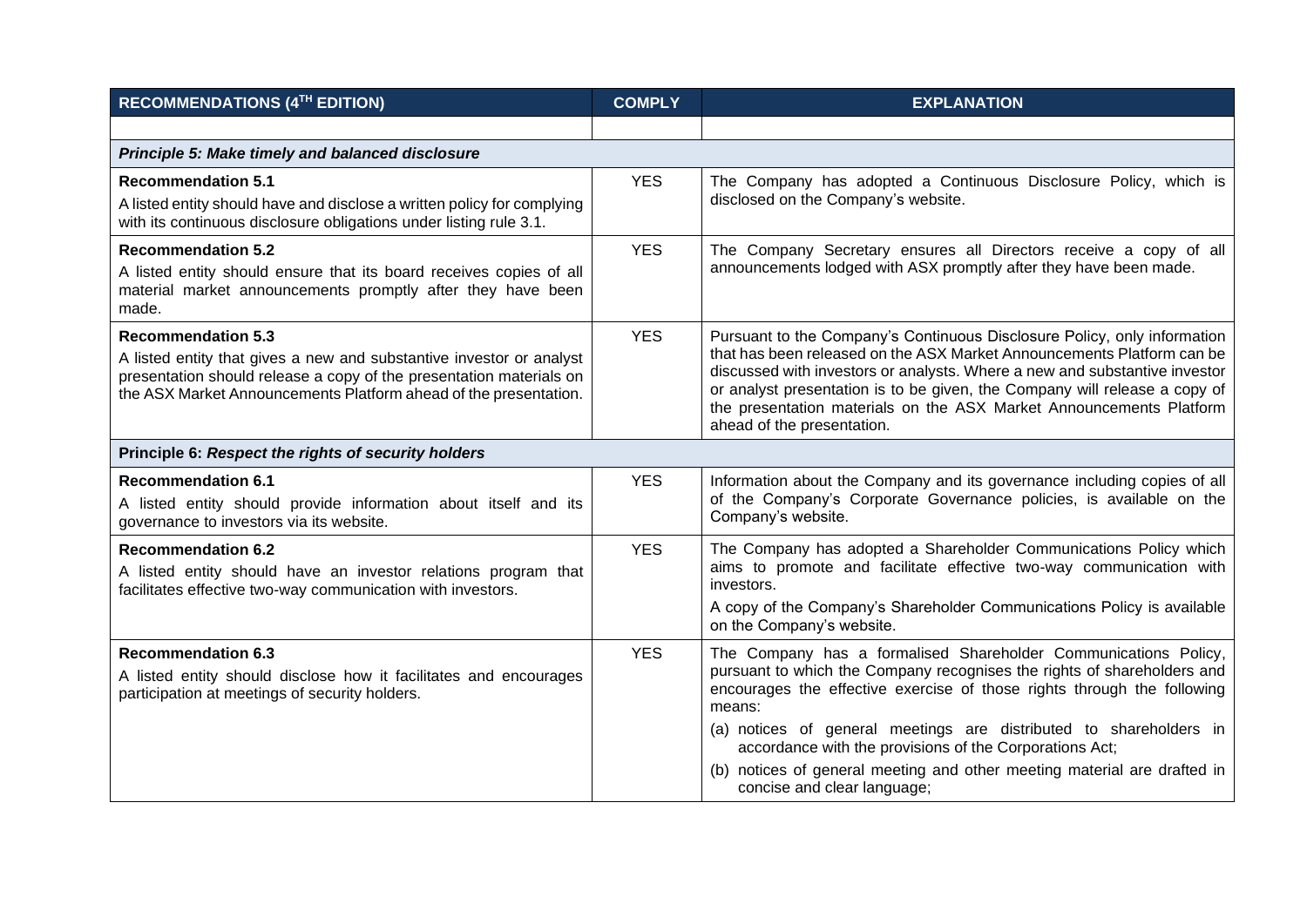|                                                                                                                                                                                          |                                                                                                           | RECOMMENDATIONS (4TH EDITION)                                                                                                                                                  | <b>COMPLY</b>                                                                                               | <b>EXPLANATION</b>                                                                                                                                                                                                                                                                                                                                                                                                                                                                                                                                                                                                       |
|------------------------------------------------------------------------------------------------------------------------------------------------------------------------------------------|-----------------------------------------------------------------------------------------------------------|--------------------------------------------------------------------------------------------------------------------------------------------------------------------------------|-------------------------------------------------------------------------------------------------------------|--------------------------------------------------------------------------------------------------------------------------------------------------------------------------------------------------------------------------------------------------------------------------------------------------------------------------------------------------------------------------------------------------------------------------------------------------------------------------------------------------------------------------------------------------------------------------------------------------------------------------|
|                                                                                                                                                                                          |                                                                                                           |                                                                                                                                                                                |                                                                                                             | (c) shareholders are encouraged to use their attendance at general<br>meetings to ask questions on any relevant matter, with time being<br>specifically set aside for shareholder questions;                                                                                                                                                                                                                                                                                                                                                                                                                             |
|                                                                                                                                                                                          |                                                                                                           |                                                                                                                                                                                |                                                                                                             | (d) notices of general meetings encourage participation in voting on<br>proposed resolutions by lodgement of proxies, if shareholders are<br>unable to attend the meeting; and                                                                                                                                                                                                                                                                                                                                                                                                                                           |
|                                                                                                                                                                                          |                                                                                                           |                                                                                                                                                                                |                                                                                                             | (e) any documents tabled or made available at a shareholder meeting are<br>uploaded to the Company's website.                                                                                                                                                                                                                                                                                                                                                                                                                                                                                                            |
| <b>Recommendation 6.4</b><br>A listed entity should ensure that all substantive resolutions at a<br>meeting of security holders are decided by a poll rather than by a<br>show of hands. |                                                                                                           | <b>YES</b>                                                                                                                                                                     | All substantive resolutions at securityholder meetings be decided by a poll<br>rather than a show of hands. |                                                                                                                                                                                                                                                                                                                                                                                                                                                                                                                                                                                                                          |
|                                                                                                                                                                                          | <b>Recommendation 6.5</b>                                                                                 | A listed entity should give security holders the option to receive<br>communications from, and send communications to, the entity and<br>its security registry electronically. | <b>YES</b>                                                                                                  | In accordance with the Company's Shareholder Communication Policy, the<br>Company provides information to shareholders by electronic means,<br>particularly through its website, which the Company views as an efficient<br>way of distributing information in a timely, cost effective and convenient<br>manner.<br>All website information will be regularly reviewed and updated to ensure that<br>information is current, or appropriately dated and archived.<br>Through the Company's share registry, all shareholders are given the option<br>to receive registry communications from the Company electronically. |
|                                                                                                                                                                                          |                                                                                                           | Principle 7: Recognise and manage risk                                                                                                                                         |                                                                                                             |                                                                                                                                                                                                                                                                                                                                                                                                                                                                                                                                                                                                                          |
|                                                                                                                                                                                          | <b>Recommendation 7.1</b>                                                                                 |                                                                                                                                                                                | <b>PARTIALLY</b>                                                                                            | The Board has established an Audit and Risk Committee that<br>a)<br>consists of three members all of whom are non-executive Directors                                                                                                                                                                                                                                                                                                                                                                                                                                                                                    |
| (a)                                                                                                                                                                                      | The Board of a listed entity should:<br>have a committee or committees to oversee risk, each of<br>which: |                                                                                                                                                                                |                                                                                                             | and two of whom, the Hon. Cheryl Edwardes AM and Mr David<br>Cornell (Committee Chair), are independent. The third member of<br>the Audit and Risk Committee, Dr Tony Chamberlain, is not                                                                                                                                                                                                                                                                                                                                                                                                                                |
|                                                                                                                                                                                          | (i)                                                                                                       | has at least three members, a majority of whom<br>are independent Directors; and                                                                                               |                                                                                                             | considered to be independent as he was previously engaged in an<br>executive capacity.                                                                                                                                                                                                                                                                                                                                                                                                                                                                                                                                   |
|                                                                                                                                                                                          | is chaired by an independent Director,<br>(ii)<br>and disclose:                                           |                                                                                                                                                                                |                                                                                                             | The Audit and Risk Committee has adopted an Audit and Risk<br>Committee Charter, a copy of which is disclosed on the Company's                                                                                                                                                                                                                                                                                                                                                                                                                                                                                           |
|                                                                                                                                                                                          | (iii)                                                                                                     | the charter of the committee;                                                                                                                                                  |                                                                                                             | website.                                                                                                                                                                                                                                                                                                                                                                                                                                                                                                                                                                                                                 |
|                                                                                                                                                                                          | (iv)                                                                                                      | the members of the committee; and                                                                                                                                              |                                                                                                             |                                                                                                                                                                                                                                                                                                                                                                                                                                                                                                                                                                                                                          |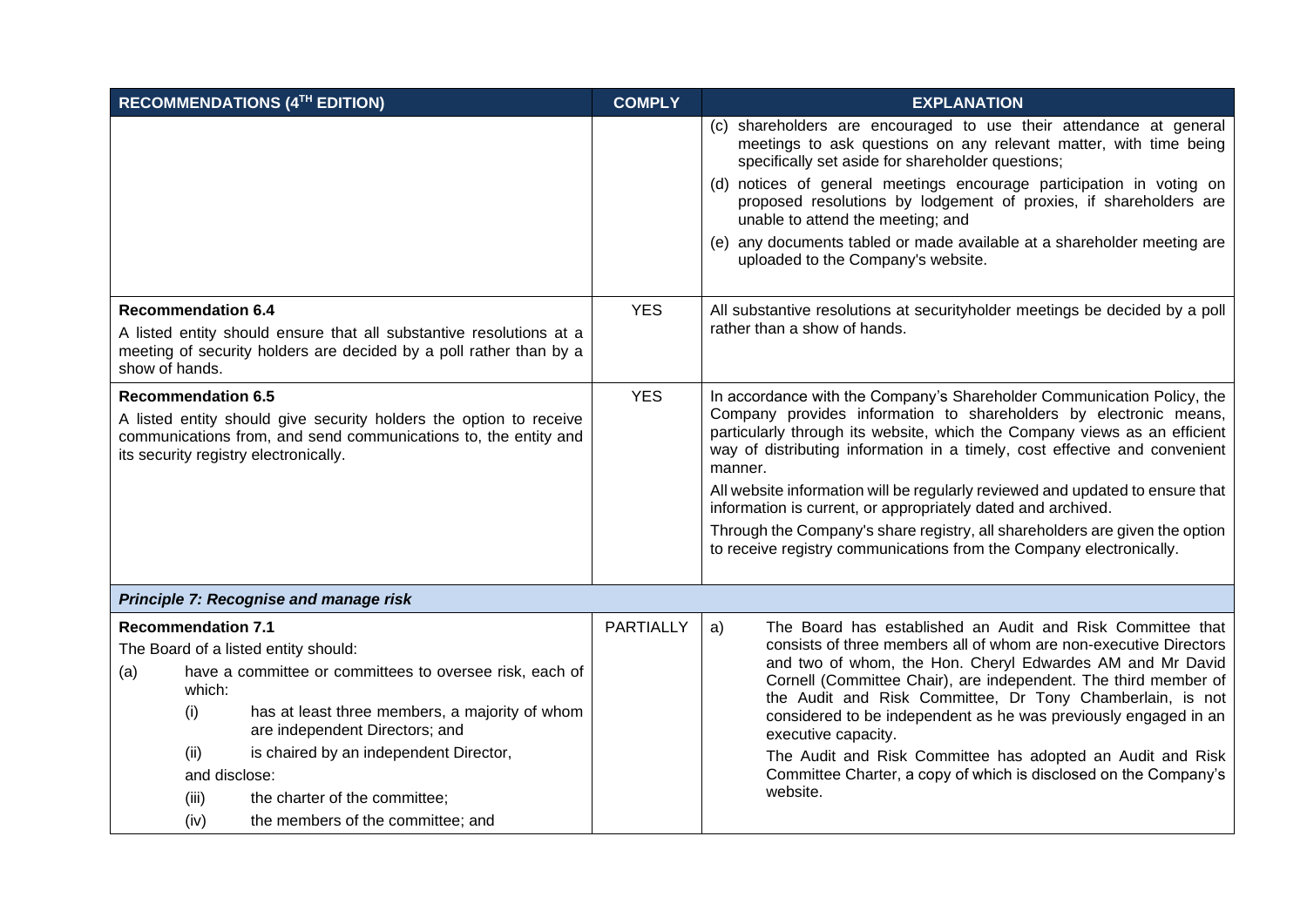|                                | <b>RECOMMENDATIONS (4TH EDITION)</b>                                                                                                                                                                                                                                      | <b>COMPLY</b> | <b>EXPLANATION</b>                                                                                                                                                                                                                                                                                                                                            |
|--------------------------------|---------------------------------------------------------------------------------------------------------------------------------------------------------------------------------------------------------------------------------------------------------------------------|---------------|---------------------------------------------------------------------------------------------------------------------------------------------------------------------------------------------------------------------------------------------------------------------------------------------------------------------------------------------------------------|
|                                | as at the end of each reporting period, the<br>(v)<br>number of times the committee met throughout<br>the period and the individual attendances of the<br>members at those meetings; or                                                                                   |               | The members of the Audit and Risk Committee, their relevant skills<br>and experience, and the details of meetings held during the relevant<br>reporting period are published in the Company's Annual Report to<br>Shareholders.                                                                                                                               |
| (b)                            | if it does not have a risk committee or committees that<br>satisfy (a) above, disclose that fact and the process it<br>employs for overseeing the entity's risk management<br>framework.                                                                                  |               |                                                                                                                                                                                                                                                                                                                                                               |
|                                | <b>Recommendation 7.2</b>                                                                                                                                                                                                                                                 | <b>YES</b>    | Pursuant to the Company's Audit and Risk Committee Charter, the Audit                                                                                                                                                                                                                                                                                         |
|                                | The Board or a committee of the Board should:                                                                                                                                                                                                                             |               | and Risk Committee is responsible for monitoring the adequacy of the                                                                                                                                                                                                                                                                                          |
| (a)                            | review the entity's risk management framework at least                                                                                                                                                                                                                    |               | Company's processes to identify, analyse, evaluate treat, monitor and<br>review risk.                                                                                                                                                                                                                                                                         |
|                                | annually to satisfy itself that it continues to be sound and<br>that the entity is operating with due regard to the risk<br>appetite set by the Board; and                                                                                                                |               | The Company's risk management framework was last reviewed by the<br>Board in August 2021.                                                                                                                                                                                                                                                                     |
| (b)                            | disclose in relation to each reporting period, whether such<br>a review has taken place.                                                                                                                                                                                  |               |                                                                                                                                                                                                                                                                                                                                                               |
| <b>Recommendation 7.3</b>      |                                                                                                                                                                                                                                                                           | <b>YES</b>    | Processes surrounding the Company's Internal Audit Function (if it has one)                                                                                                                                                                                                                                                                                   |
| (a)                            | A listed entity should disclose:<br>if it has an internal audit function, how the function is                                                                                                                                                                             |               | are included in the Company's Audit and Risk Committee Charter. Pursuant<br>to the Audit and Risk Committee Charter, the Audit and Risk Committee is<br>responsible for the Internal Audit Function.                                                                                                                                                          |
| (b)                            | structured and what role it performs; or<br>if it does not have an internal audit function, that fact and<br>the processes it employs for evaluating and continually<br>improving the effectiveness of its governance, risk<br>management and internal control processes. |               | The Company does not currently have an Internal Audit Function. The<br>processes the Company employs for evaluating and continually improving<br>the effectiveness of its governance, risk management and internal control<br>processes is details in the Audit and Risk Committee Charter, available on<br>the Company's website.                            |
|                                | <b>Recommendation 7.4</b>                                                                                                                                                                                                                                                 | <b>YES</b>    | The Board monitors all material risks that the Company is exposed to and                                                                                                                                                                                                                                                                                      |
|                                | A listed entity should disclose whether it has any material exposure<br>to environmental or social risks and, if it does, how it manages or                                                                                                                               |               | actively seeks to mitigate them, using resources reasonably available to<br>control those risks.                                                                                                                                                                                                                                                              |
| intends to manage those risks. |                                                                                                                                                                                                                                                                           |               | The activities of the Company are focused on the Mulga Rock and Alligator<br>River Projects. Uranium exploration, evaluation and project development<br>has inherent risks which the Company, utilising its own professional<br>employees and consultants and working in partnership with communities<br>and authorities, actively seeks to mitigate against. |
|                                |                                                                                                                                                                                                                                                                           |               | The material risks which the Company is exposed include, but are not limited<br>to, the following:                                                                                                                                                                                                                                                            |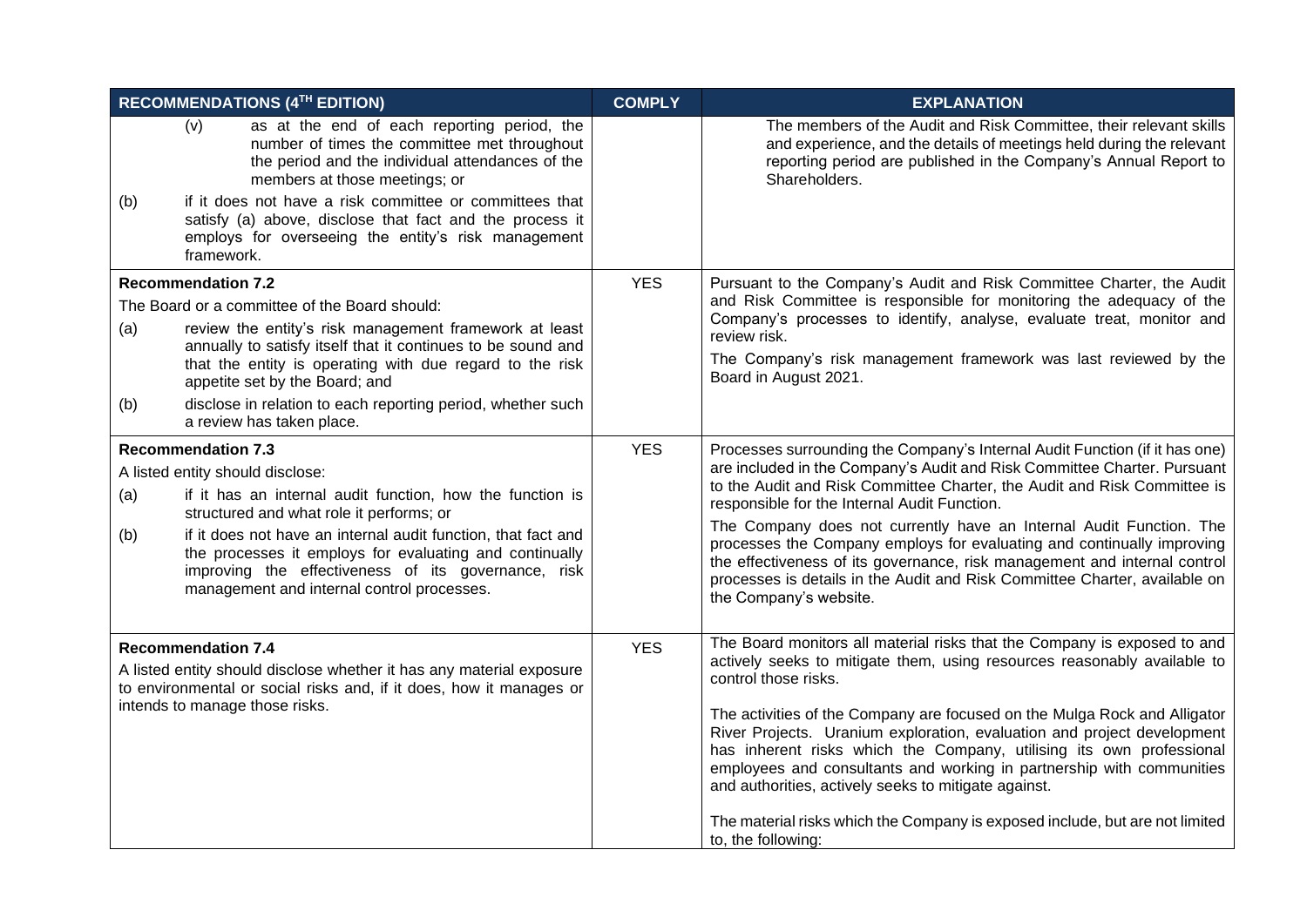|            | RECOMMENDATIONS (4TH EDITION)                                                     |                                                                                                                                                                                                                                                                                                                                                                                                                                                                                                                                     |            | <b>EXPLANATION</b>                                                                                                                                                                                                                                                                                                                                                                                                                                                                                                                                                                                                                                                                                                                                                                                                                                                                                                                                                  |
|------------|-----------------------------------------------------------------------------------|-------------------------------------------------------------------------------------------------------------------------------------------------------------------------------------------------------------------------------------------------------------------------------------------------------------------------------------------------------------------------------------------------------------------------------------------------------------------------------------------------------------------------------------|------------|---------------------------------------------------------------------------------------------------------------------------------------------------------------------------------------------------------------------------------------------------------------------------------------------------------------------------------------------------------------------------------------------------------------------------------------------------------------------------------------------------------------------------------------------------------------------------------------------------------------------------------------------------------------------------------------------------------------------------------------------------------------------------------------------------------------------------------------------------------------------------------------------------------------------------------------------------------------------|
|            |                                                                                   |                                                                                                                                                                                                                                                                                                                                                                                                                                                                                                                                     |            | global uranium market, including commodity price and sales contracts<br>$\bullet$<br>the ability to raise additional funding, both equity and debt finance<br>$\bullet$<br>anti-nuclear energy industry activism<br>$\bullet$<br>world economy, along with foreign exchange and interest rate<br>$\bullet$<br>markets<br>inherent risks associated with project construction, commissioning<br>$\bullet$<br>and ongoing production<br>recruiting and retaining qualified personnel<br>$\bullet$<br>These risks are disclosed on a regular basis on Company presentations on<br>the ASX or Company website.<br>The Board is responsible to oversee the risk management function and the<br>Managing Director and Chief Executive Officer is in charge of implementing<br>an appropriate level of control to mitigate these risks within the Company.<br>The Board reviews all major strategies and decisions and takes appropriate<br>actions on a continuous basis. |
|            |                                                                                   | Principle 8: Remunerate fairly and responsibly                                                                                                                                                                                                                                                                                                                                                                                                                                                                                      |            |                                                                                                                                                                                                                                                                                                                                                                                                                                                                                                                                                                                                                                                                                                                                                                                                                                                                                                                                                                     |
| (a)<br>(b) | <b>Recommendation 8.1</b><br>(i)<br>(ii)<br>and disclose:<br>(iii)<br>(iv)<br>(v) | The Board of a listed entity should:<br>have a remuneration committee which:<br>has at least three members, a majority of whom<br>are independent Directors; and<br>is chaired by an independent Director,<br>the charter of the committee;<br>the members of the committee; and<br>as at the end of each reporting period, the<br>number of times the committee met throughout<br>the period and the individual attendances of the<br>members at those meetings; or<br>if it does not have a remuneration committee, disclose that | <b>YES</b> | a)<br>The Board has established a Remuneration Committee that<br>consists of three members, two of whom, the Hon. Cheryl Edwardes<br>AM (Committee Chair) and Mr David Cornell, are independent. The<br>final member of the Remuneration Committee, Dr Tony<br>Chamberlain, is not considered to be independent as he was<br>previously engaged in an executive capacity.<br>The Remuneration Committee has adopted a Remuneration<br>Committee Charter, a copy of which is disclosed on the Company's<br>website.<br>The members of the Remuneration Committee, their relevant skills<br>and experience, and details of meetings held during the relevant<br>reporting period are published in the Company's Annual Report to<br>Shareholders.                                                                                                                                                                                                                     |
|            |                                                                                   | fact and the processes it employs for setting the level and<br>composition of remuneration for Directors and senior<br>executives and ensuring that such remuneration is<br>appropriate and not excessive.                                                                                                                                                                                                                                                                                                                          |            |                                                                                                                                                                                                                                                                                                                                                                                                                                                                                                                                                                                                                                                                                                                                                                                                                                                                                                                                                                     |